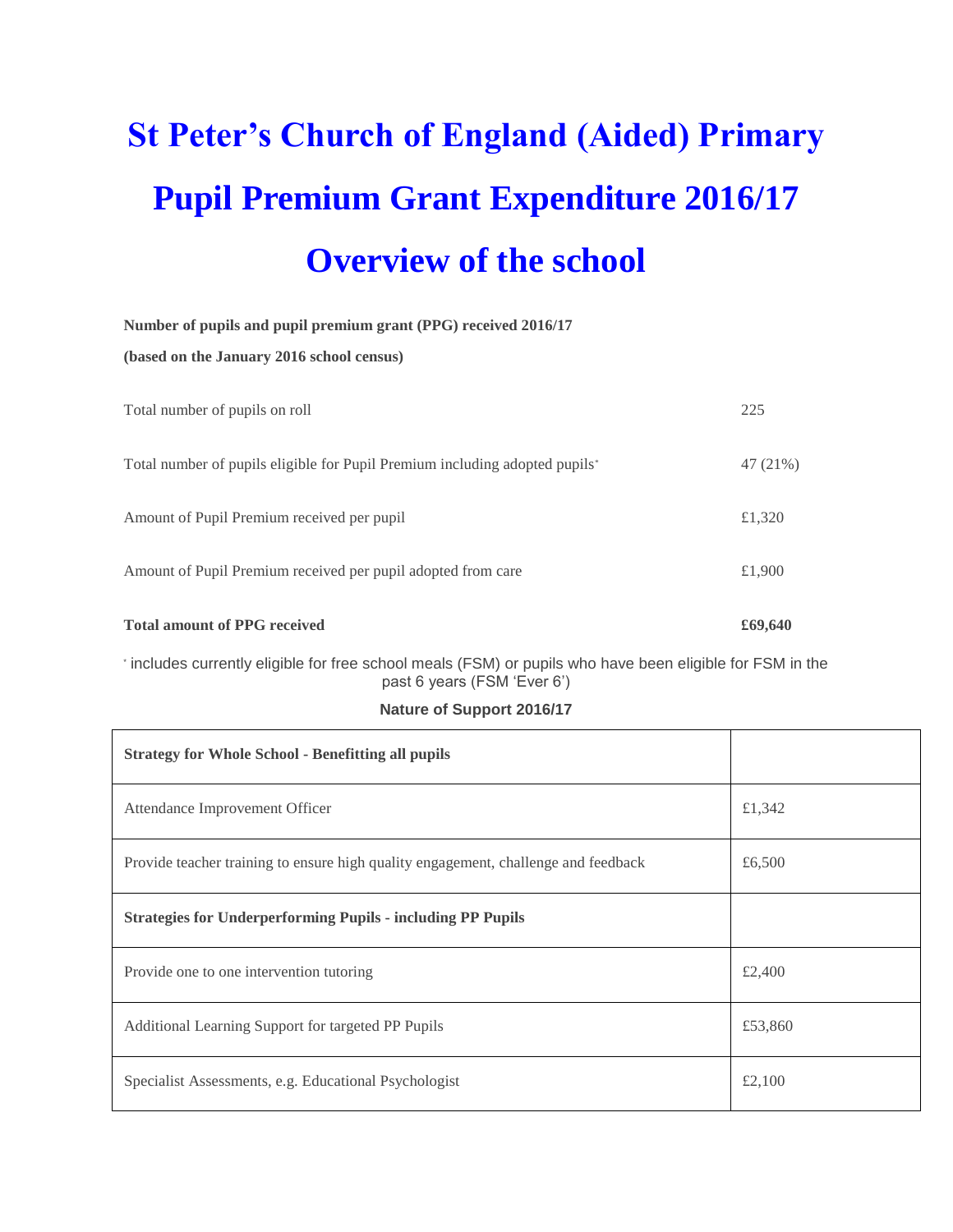| FSM Bursary for subsidised uniform, trips and extra-curricular activities etc. | £540   |
|--------------------------------------------------------------------------------|--------|
| Provision of two ELSA staff, including training and set up costs               | £2,485 |
| To provide additional PSHE resources                                           | £60    |
| To purchase additional curriculum resources, e.g. books for Novel Study work   | £350   |

# **Impact of PPG spending 2016/17**

#### **Attainment Data 2016-17**

## **Key Stage 1 (New Assessment Framework % at Expected)**

| Subject | Pupil Premium (6 pupils) | Non Pupil Premium (25) | Difference between<br>Pupil Premium and Non<br>Pupil Premium |
|---------|--------------------------|------------------------|--------------------------------------------------------------|
| Reading | 83%                      | 60%                    | $+23%$                                                       |
| Writing | 67%                      | 64%                    | $+3%$                                                        |
| Maths   | 67%                      | 76%                    | $-9\%$                                                       |

| Phonics             | Pupil Premium | Non Pupil Premium | Difference between<br>Pupil Premium and Non<br>Pupil Premium |
|---------------------|---------------|-------------------|--------------------------------------------------------------|
| Year 1 (3 pupils)   | 67%           | 74%               | $-7\%$                                                       |
| Year 2 (cumulative) | 100%          | 71%               | $+29%$                                                       |

**Key Stage 2 (New Assessment Framework % at Expected)**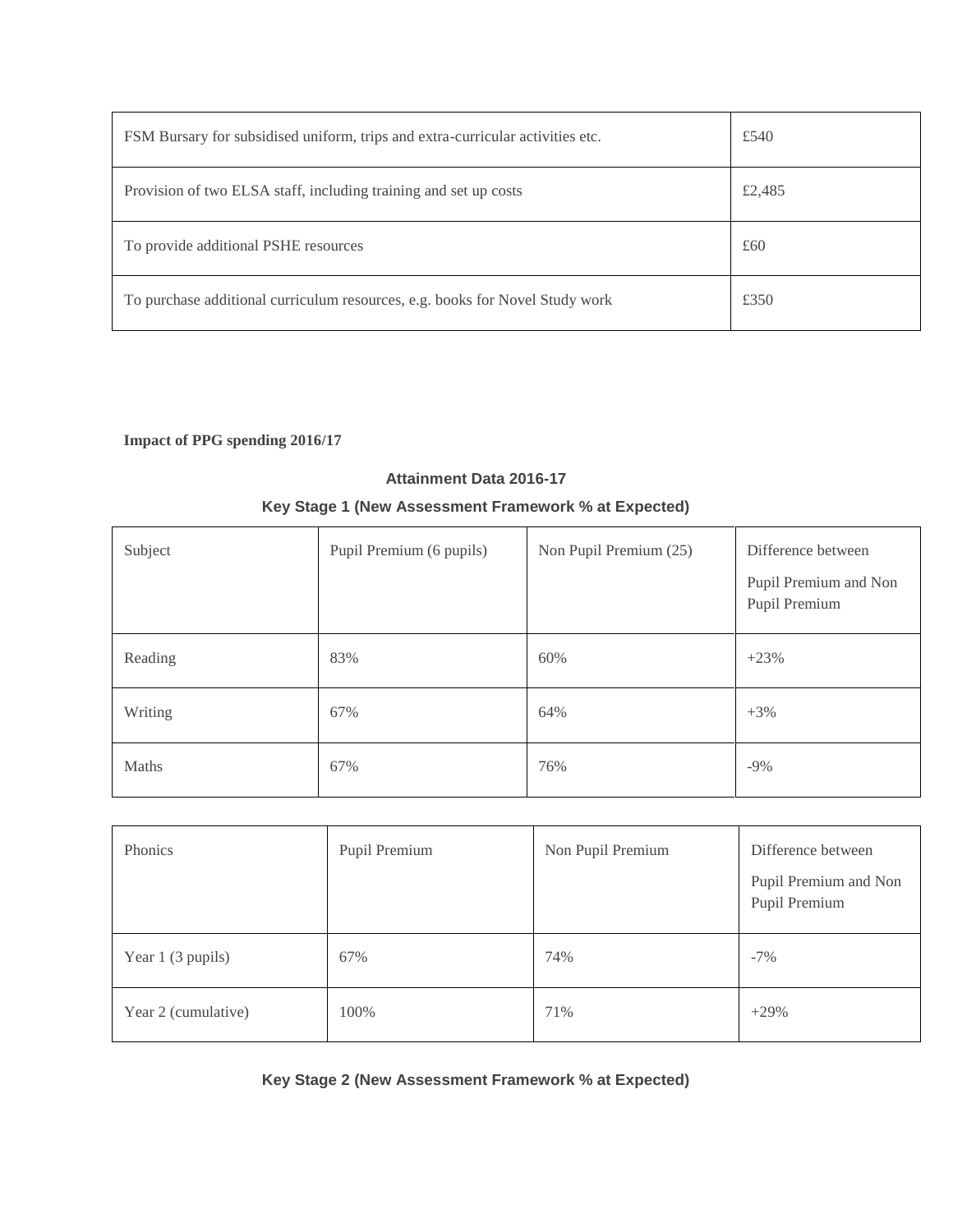| Subject                    | Pupil Premium (6 pupils) | Non Pupil Premium (29) | Difference between<br>Pupil Premium and Non<br>Pupil Premium |
|----------------------------|--------------------------|------------------------|--------------------------------------------------------------|
| Reading                    | 50%                      | 62%                    | $-12\%$                                                      |
| Writing                    | 50%                      | 62%                    | $-12\%$                                                      |
| Maths                      | 67%                      | 69%                    | $-2\%$                                                       |
| Reading, Writing and Maths | 50%                      | 45%                    | $+5%$                                                        |

# **Progress of Other Cohorts Using Step Measure 2016-17**

| Year Group                                                                    | Number of Pupils |            | Reading        | Writing | Maths            |
|-------------------------------------------------------------------------------|------------------|------------|----------------|---------|------------------|
| 1 NPP better in all<br>areas                                                  | $\mathfrak{Z}$   | PP[1]      | 3.3            | 3.3     | $\overline{4}$   |
|                                                                               | 23               | NPP[2]     | 5.2            | 5.2     | 5.6              |
| 2 PP better in all<br>areas                                                   | 6                | PP         | 8.2            | 7.3     | 6.5              |
|                                                                               | 25               | <b>NPP</b> | 7.3            | 6.4     | 6.2              |
| 3 NPP better in all<br>areas                                                  | $\overline{7}$   | PP         | 5.6            | 5.1     | 5.3              |
|                                                                               | 30               | <b>NPP</b> | 6.1            | 6.1     | 5.8              |
| 4 PP better in writing<br>and maths but slightly<br>below in reading          | $\boldsymbol{7}$ | PP         | 5.3            | 6.4     | $\boldsymbol{7}$ |
|                                                                               | 25               | <b>NPP</b> | 5.7            | 5.8     | 6.3              |
| 5 PP better in writing,<br>similar in maths but<br>not so good in<br>reading. | 5                | PP         | 6.2            | 7.6     | 6.4              |
|                                                                               | 23               | <b>NPP</b> | $\overline{7}$ | 6.8     | 6.3              |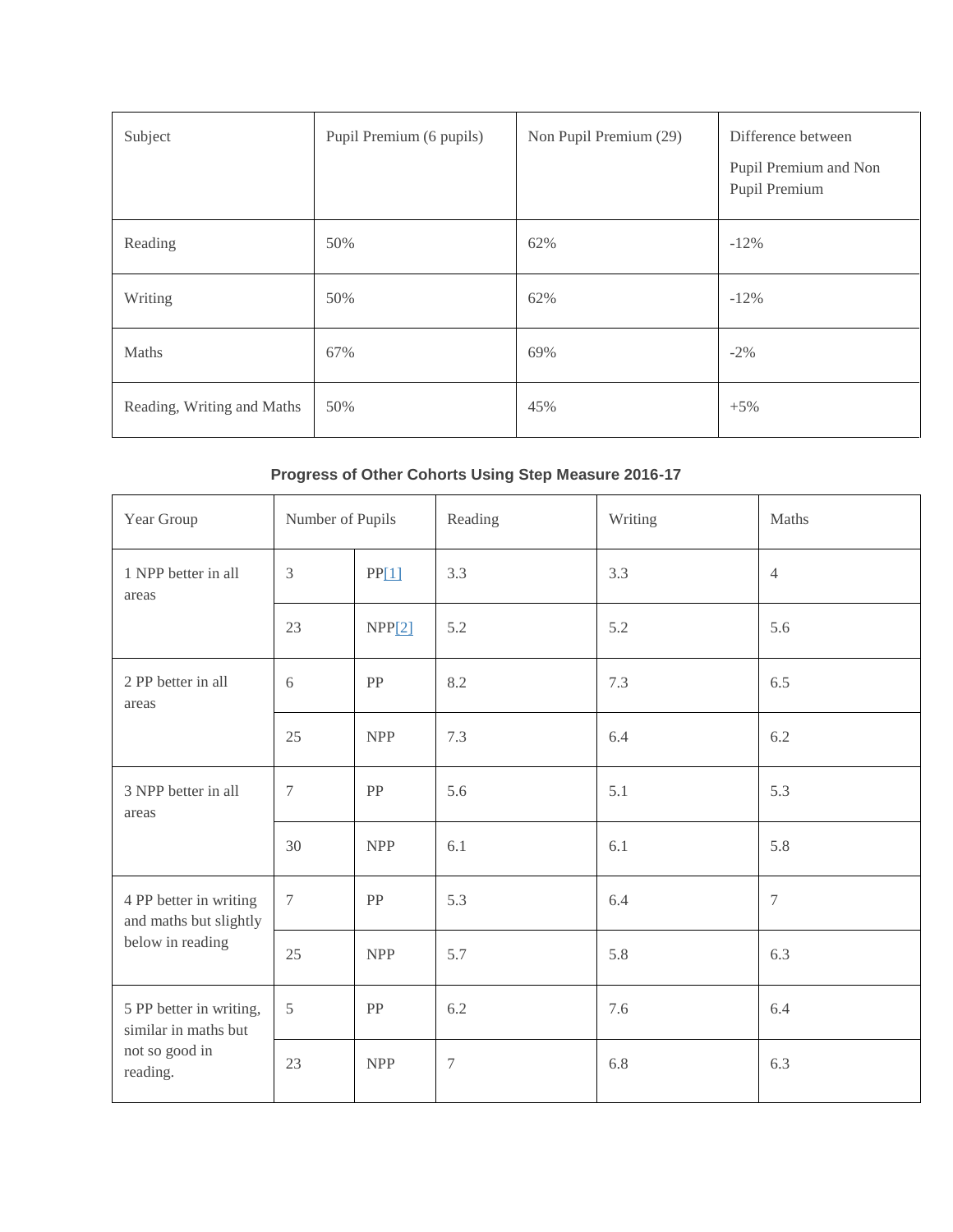| Year Group                                       | Number of Pupils |            | Reading | Writing | <b>Maths</b> |
|--------------------------------------------------|------------------|------------|---------|---------|--------------|
| 6 PP better in reading<br>and similar in writing | 6                | PP         | 9.3     | 7.5     | 7.3          |
| and maths.                                       | 29               | <b>NPP</b> | 8.6     | 7.7     | 7.1          |

### **Analysis**

Pupil Premium pupils match Non Pupil Premium in phonics attainment in Year 1 (less than 1 pupil difference) and did better in Year 2.

#### **Progress**

Year 1 PP pupils made less progress than the others but one PP pupil needs a lot of emotional support and is struggling with school.

Year 2 PP pupils made better progress than the others in reading, writing and maths.

PP Pupils in years 3 did not make as much progress as the others. Support has been put in place to increase PP pupil progress.

PP Pupils in year 4 made similar progress in reading but made better progress in writing and maths.

Pupils in year 5 made similar progress in maths, better progress in writing but did not achieve as well in reading. This is an area of focus for this year.

PP pupils in Year 6 made better progress in reading but similar progress in writing and maths.

#### **Attainment**

Year 2 attainment for PP was better in reading, similar in writing but slightly under in maths (although less than one child difference). This is an improvement on the previous year.

Year 6 attainment for PP was not as good as NPP, but the difference is less than one child. A higher percentage of PP pupils achieved the expected level in reading, writing and maths than the NPP pupils.

#### **Next Steps**

This year the school continues to focus on improving outcomes in writing and maths but is also focusing on improving reading. The school has introduced the Read Write Inc. programme to improve phonic knowledge and also reading and writing. Challenging targets for ARE have been set to ensure accelerated progress. Intervention groups have been set up for targeted support and progress will be monitored closely.

#### **Funding for 2017-18**

#### **Amount of Pupil Premium Grant received:** £57,760

#### **Number of pupils entitled for Pupil Premium Grant: 42 (19% of 220 pupils)**

#### This year the focus of spending will be:

- 1. to provide additional LSA support in the classroom
- 1. to provide short term intervention programmes for underachieving pupils